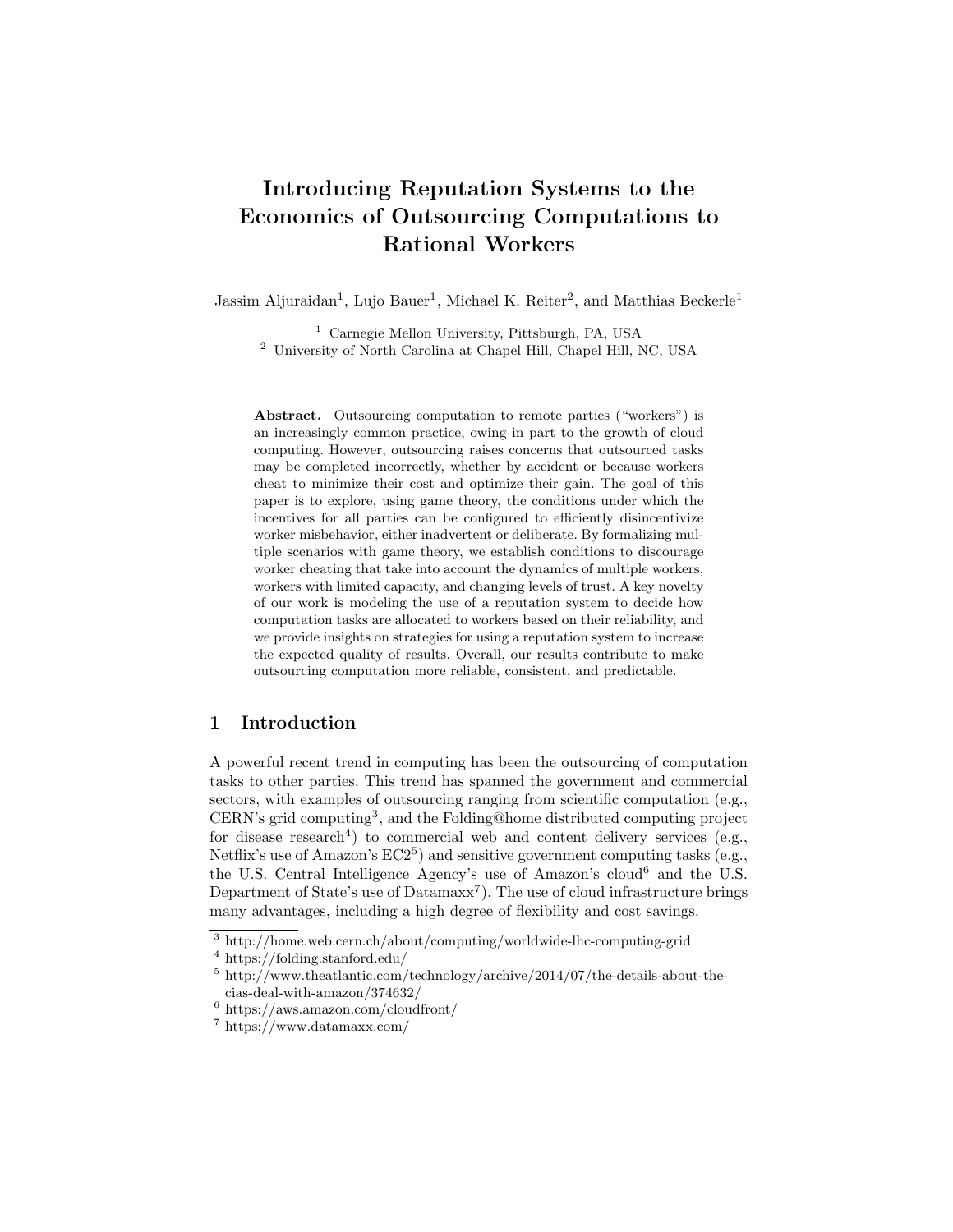At the same time, outsourcing computation carries inherent risks for the party doing the outsourcing (which we call the *outsourcer*). Since the compute infrastructure is not under control of the outsourcing party, the correctness of these computations cannot necessarily be trusted. In particular, the parties to whom tasks have been outsourced (*workers*) may have an economic incentive to perform sub-standard work (e.g., to guess at answers, saving computational effort; or to use sub-standard hardware, increasing chance of data loss). To reassure customers, service level agreements (SLAs) and increasingly precise and complex certification requirements for cloud providers (e.g., the FBI's CJIS security policy requirements<sup>8</sup>) are often devised.

In parallel with such steps, crucial to increasing the trustworthiness of outsourcing is to understand how to leverage technical mechanisms for verifying that outsourced tasks are being performed correctly and to appropriately reward correct and penalize incorrect behavior. To that end, researchers have used game-theoretic models of outsourcing to determine the optimal strategies and parameters to be used by the party interested in outsourcing (e.g., [4, 18]). More specifically, recent work in the context of single-round games has shown how to wield incentives such as fines, budgets, and auditing rates to design optimal outsourcing contracts with one or two workers [18].

In this paper we extend this line of work on game-theoretic analysis of economic incentives to encompass richer, more realistic scenarios. In particular, our models consider two additional important factors. First, we use infinite-round (rather than single- or limited-round) games to model the realistic long-term interaction between the outsourcer and the workers. Second, we explore the use of two forms of simple reputation systems as a mechanism for outsourcers to choose how to direct future outsourcing tasks based on past performance and to model the realistic incentive of the outsourcing of future tasks depending on the successful completion of earlier ones. Using these models, we show which values of the game parameters (e.g., job cost, how much workers value future transactions as opposed to current ones) ensure that the workers have no incentive to cheat, i.e., that an equilibrium exists only when all workers play honestly. We calculate these values for five games representing different scenarios. In addition, we demonstrate the practical implications of our results.

This paper proceeds as follows. We describe related work in Section 2 and provide a more detailed problem description in Section 3. Section 4 presents our main results. Section 5 summarizes our findings and concludes the paper.

# 2 Background and Related Work

The problem of outsourcing computations to untrusted workers is an active area of research, with multiple general approaches being advanced simultaneously. One direction, surveyed by Walfish and Blumberg [24], uses advances in probabilistically checkable proofs (e.g., [10]) and/or interactive proofs (e.g., [8]) to

<sup>8</sup> https://www.fbi.gov/about-us/cjis/cjis-security-policy-resource-center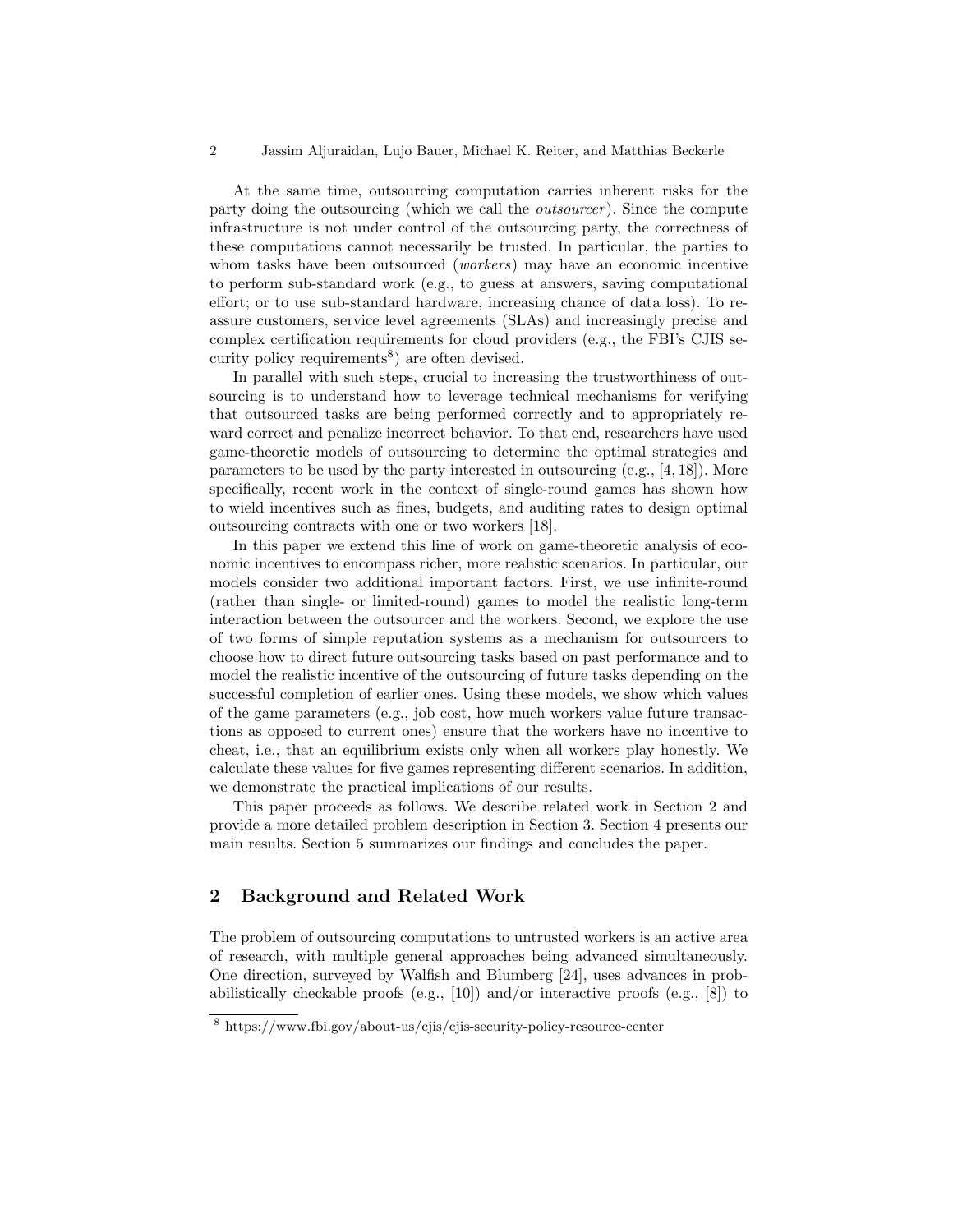enable an outsourcer to determine that a worker probably performed an outsourced task correctly, at a cost less than that of performing the task itself. This approach to verification is largely complementary to the incentive frameworks that we propose here, in the sense that an outsourcer could use this approach to verify a worker's computation when it chooses to do so in the context of our framework. However, since this approach requires changes to the worker software that can increase the worker's computational cost by orders of magnitude (e.g., see [24, Fig. 5]), we do not consider its use here.

An alternative approach is to leverage trusted computing technologies to improve the trustworthiness of workers. For example, Trusted Platform Modules [23] permit a worker machine to attest to the software it runs; provided that the outsourcer trusts the worker's hardware, it can have confidence that the worker will execute the attested software to perform the outsourcer's task. The emergence of Intel's SGX [2, 9, 14] should make this approach more practical (e.g., [20]). Again, however, these approaches are complementary to ours; rather than leverage trusted hardware primitives to gain confidence in workers, we apply incentives, instead.

Use of game theory to reason about allocation of jobs to distributed entities has been considered previously, such as in the context of grid computing  $(e.g., [17, 26, 3])$ . The work that is most related to ours, however, is on incentivebased approaches that utilize rewards and fines to ensure the honesty of workers when outsourcing computations. Belenkiy et al. first analyzed the idea of using rewards, fines, and bounties (given to workers who catch other workers cheating) to incentivize (rational) workers to behave honestly [4]. In their work on computation-outsourcing contracts, Pham et al. explore the best options when making such contracts to ensure workers' honesty while minimizing the cost to the outsourcer [18]. While these works [4, 18] do cover scenarios with more than two workers, neither models multi-round interactions or the use of reputation systems as a mechanism to incentivize workers to be honest.

More recent work by Nojoumian et al. [16] uses a specific reputation system [15] to incentivize players in a secret-sharing scheme to cooperate. However, the mechanics of the secret-sharing game are different than the computation outsourcing game we are considering here. For example, the concept of testing or verifying results at a certain frequency and its effect on detecting cheaters in computation outsourcing does not have an equivalent in the secret-sharing game. In addition, the reputation system used in that work would be a poor fit in our scenario. That reputation system gives significant leeway to cheaters, which does not interfere with assuring honesty in the secret-sharing game but would make it significantly harder to guarantee honesty in our setting.

The implementation of a reputation system as used in our game of outsourcing has similarities to, but also important differences from, those of *game* triggers [7, 13]. Game triggers are strategies that make non-optimal choices for a fixed period after a trigger event (e.g., prices falling below some threshold or another player choosing to not cooperate) as a punishment, and are used by the players themselves to influence the behavior of other players in repeated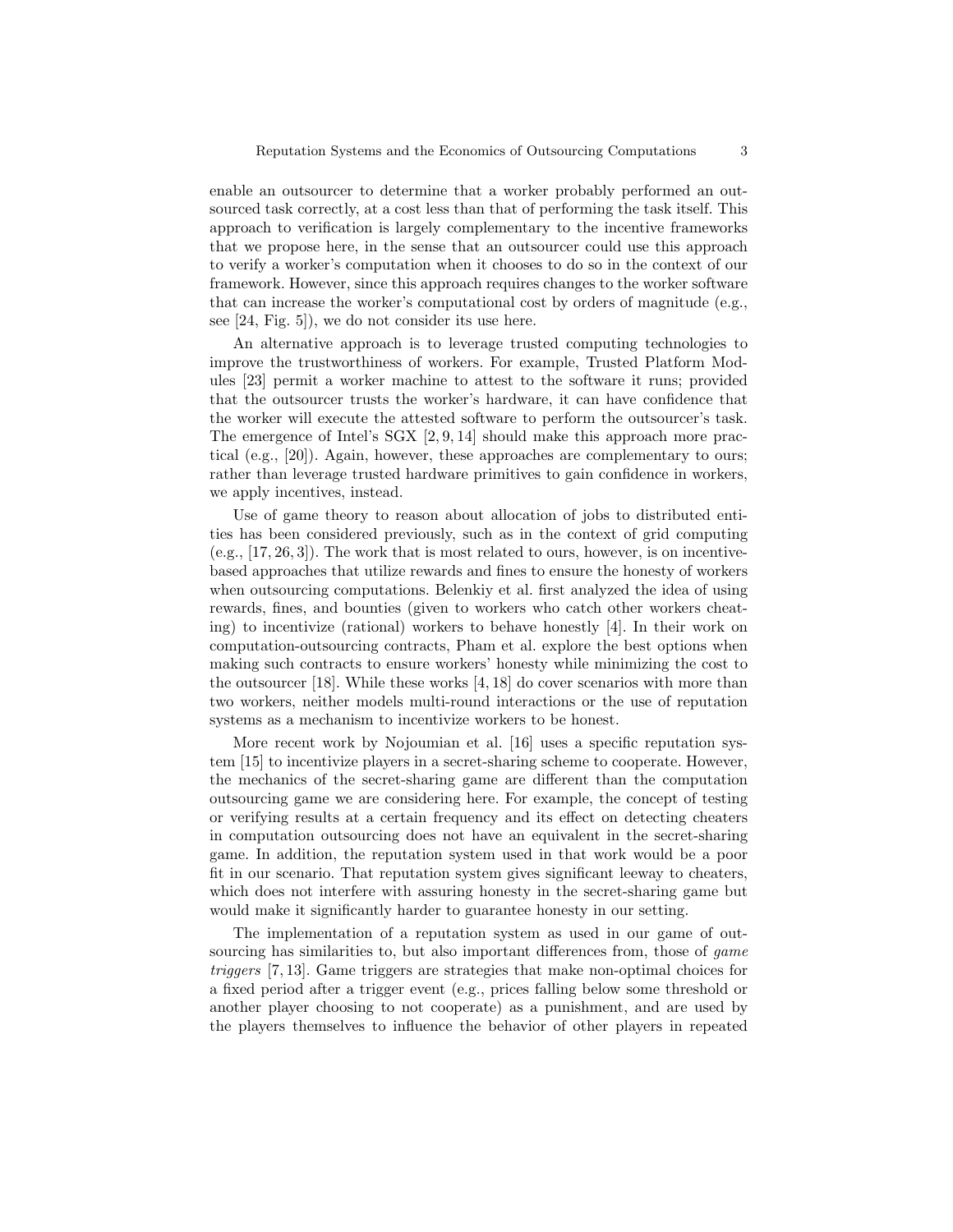- $N_i$  the capacity of  $W_i$ , i.e., how many jobs  $W_i$  can handle per round
- C the cost for a worker to calculate the results for one job correctly  $(C > 0)$
- m the markup or profit for each worker  $(m > 0)$
- $\alpha$  the discount factor that reduces the utility of each round; the effective utility of round  $i$ , assuming the first round is round  $0$ , is the round's utility multiplied by  $\alpha^i$  ( $0 < \alpha < 1$ , except in Game 2.2, where  $\alpha = 1$ )
- $q_i$  the probability, per job, that  $W_i$  will cheat  $(0 < q_i \leq 1)$
- $t_i$  the probability that the outsourcer will verify a job done by  $W_i$
- $p$  the probability that a worker who cheated on a job will be detected, given that the outsourcer verify the job
- $n$  number of workers in group one (when there are two groups of workers)
- G total number of workers
- N number of jobs available in each round

Table 1. Summary of notation. We assume that cost  $(C)$ , markup  $(m)$ , the discount factor  $(\alpha)$ , and detection probability  $(p)$  are the same for all workers.

noncooperative games. For example, they are often used in games that model cartels [19, 5], where cartel members use these strategies, e.g., by selling goods at lower prices for a period of time to maintain higher prices overall. In our setting, reputation systems are (and are modeled as) an integral part of an infinite-round game and are imposed by the outsourcer, not the players (i.e., workers). With game triggers, punishments usually affect all players, while in our setting punishment affects only the offending player. Another difference between game triggers and our work is that with game trigger strategies each player in the game can choose whether to use them, while in our setting the outsourcer enforces the reputation system on all players. Finally, while game triggers are used in repeated games, the games in our setting are single games with multiple rounds with explicit state (i.e., player reputations) that influence the game at each round.

## 3 Problem Description and Notation

In this section we describe the aspects of our models and the assumptions we make, common to all the games that we explore. We also provide a brief explanation of our formal notation, which is summarized in Table 1.

All the games described in the paper share two main concepts. First, we include a simple reputation system, which assigns (dynamic) ratings to the workers and analyze how such systems can deter workers from cheating. Second, all the games in this paper have an infinite number of rounds; considering multiple rounds is an essential requirement for a reputation system to be beneficial.

#### 3.1 Basic Game Structure

We have two classes of entities in our games. The first is the outsourcer. The outsourcer provides jobs in the form of computations. The second class of entities

 $W_i$  the worker i

 $IR_i$  the initial reputation of  $W_i$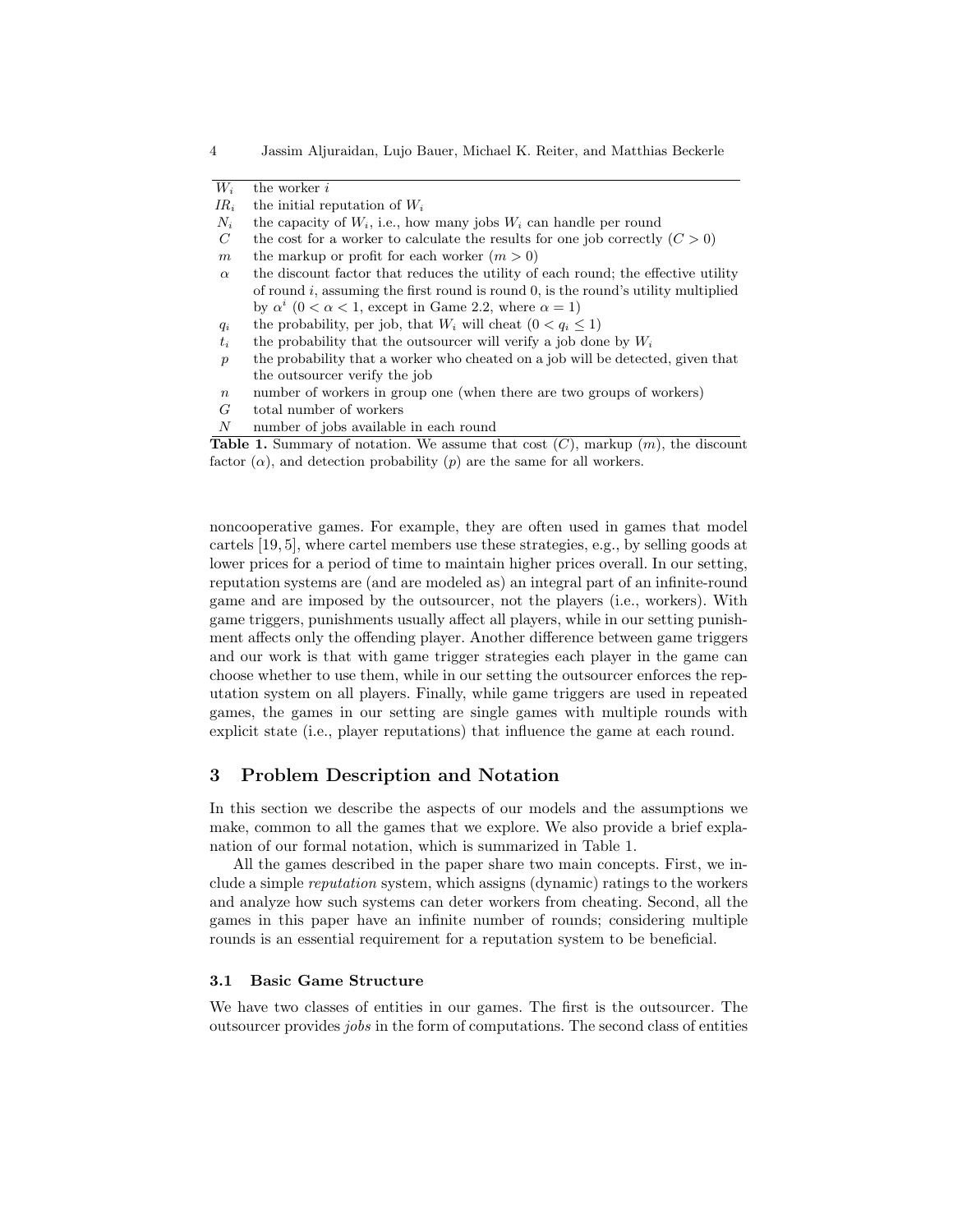are the workers that perform the computations and send the results back to the outsourcer. All our games have at least two workers. Moreover, in all these games the outsourcer is not an active player; that is, all the outsourcer's moves are based on a pre-specified algorithm, which we describe below, that decides how to distribute jobs to workers in each round of the game based on the game state (worker ratings).

The goal of all workers in the described games is to optimize their utility (i.e., benefits or gain). All parties are considered perfectly rational and all the games are noncooperative. That is, the workers are only interested in maximizing their own expected utility and are not cooperating with other players. Moreover, they are capable of performing any complex reasoning in order to achieve the maximum utility. The players only act maliciously (i.e., cheat) if it improves their expected utility. In addition, we don't take into account the risk-awareness of the workers, and we assume that all workers are risk neutral. This implies that they only care about the expected utility, and won't prefer one outcome over the other if both result in the same utility.

In order to make the total expected utility for each player finite, we employ a discount factor  $\alpha$  ( $0 < \alpha < 1$ ; except for Game 2.2 where  $\alpha = 1$ ) per round, as is common. That is, the effective utility at round  $i$  is the round's utility multiplied by  $\alpha^i$ . This discount factor is applied not only to calculate the utility but also to model the fact that in real life, people tend to value immediate gains more than gains in the future.

In each game we analyze, the goal will be to find the sufficient conditions to ensure that the only equilibrium that is possible is the one where all workers are honest. More specifically, the equilibrium we are considering is the Nash equilibrium, which requires that no single player be able to increase her utility by only changing her strategy, with strategies of all other players being the same.

We next provide a general description how the games in this paper are played out. The concrete games in Sections 4.1–4.2 provide additional details like the number and grouping of workers, the initial setup, and the specific strategies of the players.

 $-$  At the beginning of each round the outsourcer offers N jobs to all or some of the G available workers and expects correct results in return. Performing the computation for a single job costs each worker  $C(C > 0)$ . For each job offered, a worker can either play honest or decide to cheat. If a worker cheats on a job, e.g., by guessing at the result instead of computing it, the cost of that job to the worker is considered to be 0. On returning a job's result, except as discussed below, each worker is paid  $C + m$  by the outsourcer; we call m the markup or profit  $(m > 0)$ .

All strategies are mixed strategies; i.e., each choice is assigned a probability. For example, the probability of a worker to cheat on any given job might be 0.6. Each worker decides on a probability to cheat  $q_i$  ( $0 \leq q_i \leq 1$ ).

– The outsourcer will (randomly) verify some of the results returned by workers; the probability that the outsourcer will verify a particular job's result from worker  $W_i$  is  $t_i$ . If a worker cheats and the outsourcer verifies the result,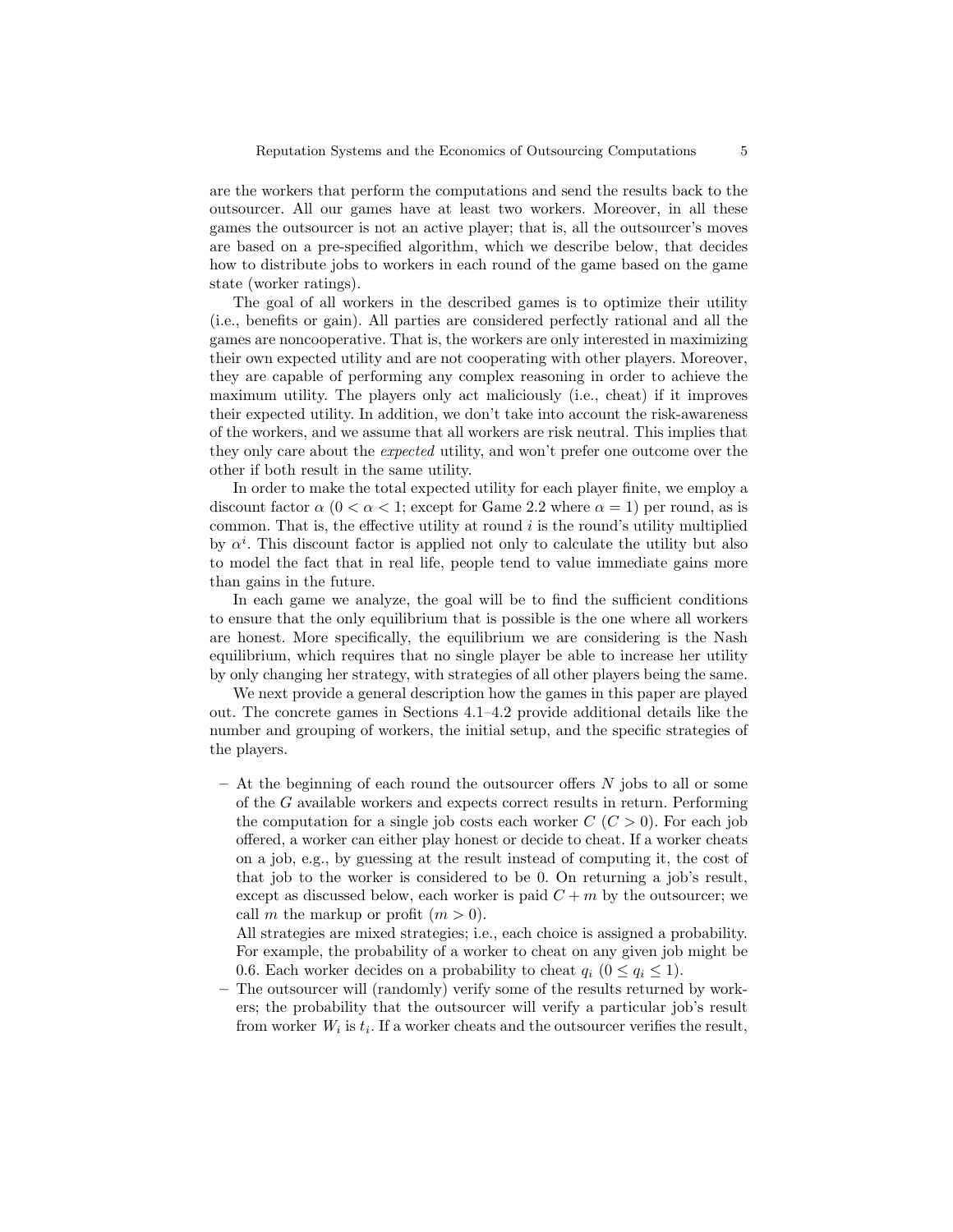then the outsourcer detects the cheating with probability  $p$ . If the outsourcer detects that a returned result is wrong, i.e., the worker cheated, the worker gets penalized through a loss of reputation (see Sec. 3.2). If the outsourcer does not detect that a worker cheated in a round, either because it did not verify any of that worker's responses or because its verification attempts for that worker failed to detect misbehavior, then (and only then) does the outsourcer pay the worker for all the jobs it completed in that round. That is, a worker is given only *post-payments* and, in particular, does not receive any payment in a round where its cheating is detected.

The the decisions to verify a result or to cheat are made randomly (Bernoulli distributions with parameters  $t_i$  and  $q_i$ , respectively) and each decision is independent from the others. Also, in the remainder of this paper, when we refer to a worker being honest, we mean that  $q_i = 0$  for the entire game, as opposed to deciding not to cheat on a single job. Similarly, when refering to a worker cheating or being dishonest, we specifically mean that  $0 < q_i \leq 1$  for an entire game. Moreover, we don't distinguish between a worker being honest because cheating will decrease her utility and her being honest because other external (e.g., moral) incentives. In both cases, we will refer to her as an honest worker.

A key aspect that we examine in this paper is penalizing workers through the loss of future work. For this approach a reputation system is needed.

### 3.2 Reputation Systems

Reputations systems, especially those for on-line markets, are usually designed with one goal in mind: to share and compare results of former interactions with different entities. That gives customers or buyers a way to compare the quality of, e.g., products, service providers, or sellers [6, 11].

Reputation systems differ in the assumptions made about service providers (or workers), with some assuming that all workers are inherently good or inherently bad [22], or that workers have a certain quality to be estimated [21, 25]. Kerr et al. showed that many reputation systems will fail in the presence of cheaters who may offer good service on some occasions but cheat on others [12]. In our work we only assume that all workers are (infinitely) rational players, and as such will cheat if that increases their utility, but not otherwise. We believe that this threat model is more suitable for our setting of outsourcing potentially security sensitive computations to external workers whose incentives are not usually aligned a priori with the outsourcer.

One potential weakness of some reputation systems, particularly in the presence of opportunistic cheaters, is that they are not very reactive regarding recent rating changes, since they often only calculate a mean score over all interactions. In such systems, a long-time seller with excellent reputation might not care about a single bad rating since it might have negligible impact on his total score. Hence, even if sellers try to maintain a good overall reputation they might still cheat from time to time.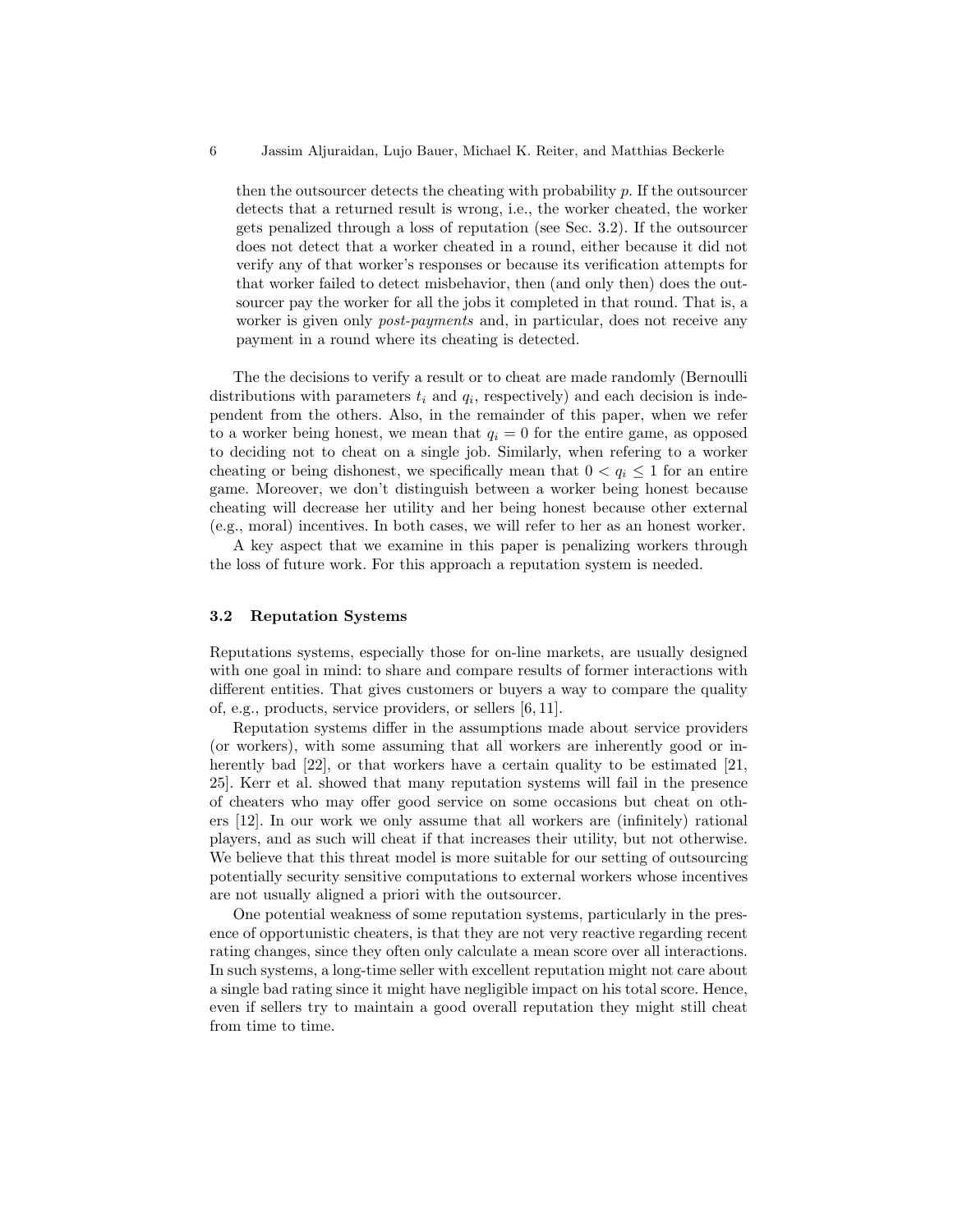In this work, we employ a reputation system with variants that we call Zero-Reset and Knock-Out. If the Zero-Reset penalty is applied, the reputation of the cheating worker is reset to zero. The reputation then increases by 1, as for workers who had not been penalized, each time the worker completes a round without being caught cheating. Jobs are assigned to the worker  $W_i$  with the highest reputation first, up to its capacity  $N_i$ . If more jobs are available than the workers with the highest reputation have capacity to handle, the workers with the next highest reputation will be assigned jobs, until all jobs are assigned. In case of a tie in reputation, the jobs are allocated randomly among the workers with the same reputation. If the Knock-Out penalty is applied, the cheating worker will no longer get jobs assigned by the outsourcer in any future round.

Both variants of the reputation system we study here are too strict for actual implementations. In reality, reputation systems should incorporate some leeway for accidental failures, such as user errors or network failures. Otherwise, workers will be discouraged from participating in the system. However, care must be taken to not give too much leeway as this will render systems susceptible to abuse by determined cheaters [12]. It is outside the scope of this paper to specify how much leeway should be given or what is the best reputation system to choose for actual implementations (which, we suspect, is application-dependent). For the purpose of this paper, we will assume that the actual implementation will be strict enough such that the conditions we derive for the various games we propose can serve as guidelines to narrow the space within which the incentives to all parties are aligned.

## 4 Improving Outsourcing with Reputation Systems

In this section, we show how a reputation system can be used to induce workers to maintain a high level of quality. All calculations are based on rational acting players that make optimal decisions regarding their own expected utility.

Table 2 shows the main differences between the games we explore. In general, we try to vary only one factor at a time between games, so as to make it possible to attribute different outcomes to specific variations in factors or assumptions.

In Section 4.1 we introduce the first set of games, which focuses on two workers that have, potentially different, initial reputations and play for an infinite number of rounds. The first game uses the Zero-Reset reputation system. The second game assumes that one worker has higher initial reputation, while the third game explores the effect of changing the reputation system to Knock-Out instead. After that, we investigate games with more than two workers in Section 4.2. We analyse two games, one with the workers split into two groups with a common choice for the cheating probability, and another game where workers are not grouped but no discount factor is considered (i.e.,  $\alpha = 1$ ).

Proofs for all the propositions can be found in our technical report [1].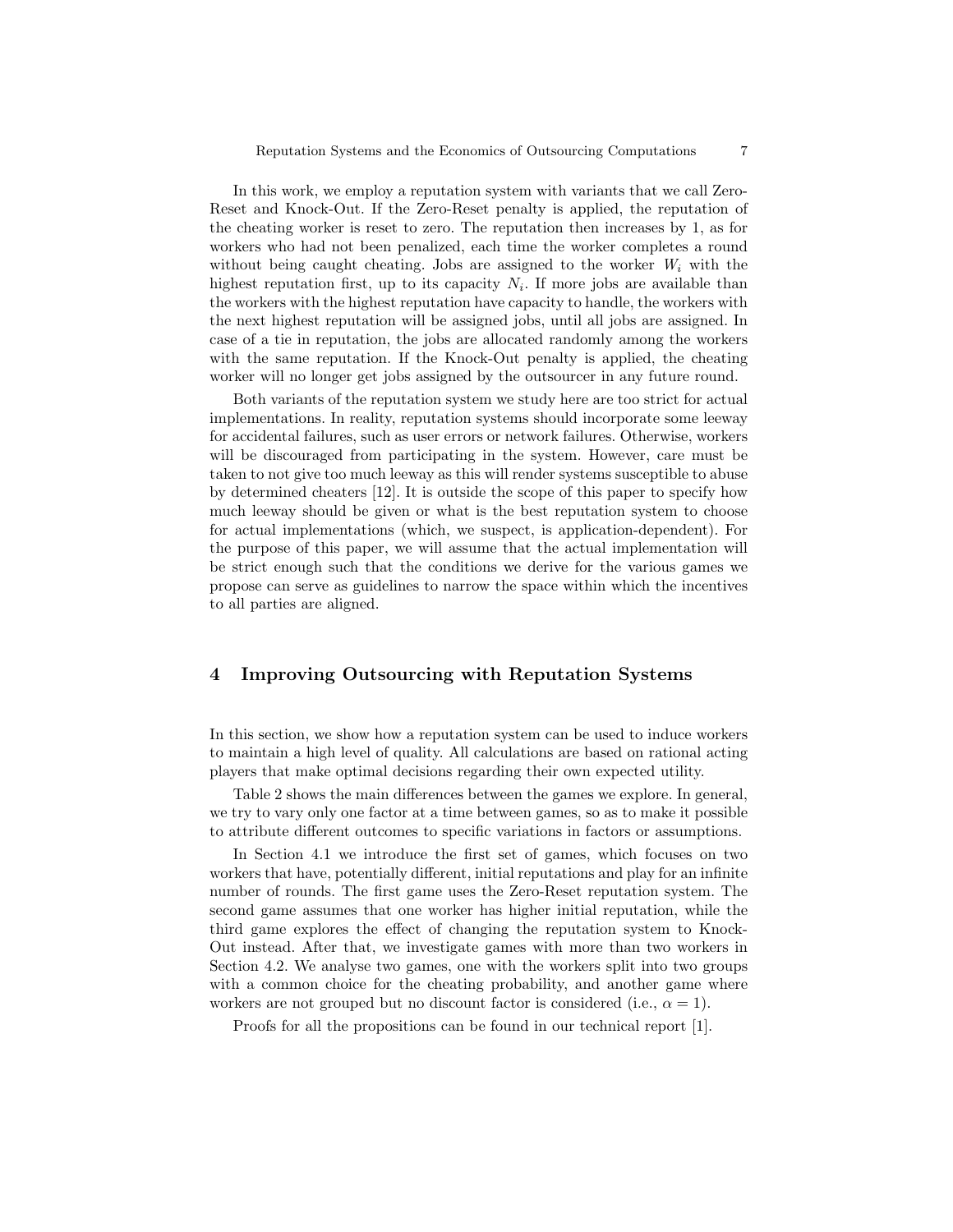|      | Num.           | Unlim.   |             |          |                                                                            |
|------|----------------|----------|-------------|----------|----------------------------------------------------------------------------|
| Game | workers        | capacity | Rep. system | $\alpha$ | Notable assumptions                                                        |
| G1.1 |                | Yes      | Zero-Reset  | $\leq 1$ | $IR_1 = IR_2; N_1 > N; N_2 > N$                                            |
| G1.2 | $\overline{2}$ | Worker 2 | Zero-Reset  | $\lt 1$  | Same as G1.1 but: $IR_1 > IR_2$ ; $N \geq$<br>$N_1: q_2=0$                 |
| G1.3 |                | Yes      | Knock-Out   | $<$ 1    | Same as G1.2 but with Knock-Out                                            |
| G2.1 | any            | No       | Zero-Reset  | $\leq 1$ | 2 groups of workers; workers in the<br>same group have the same $q; N = 1$ |
| G2.2 |                |          | Zero-Reset  | n/a      | Same as G2.1 but each worker has<br>individual $q_i$ ; $N=1$               |

Table 2. Summary of games examined in this paper and their main assumptions.

#### 4.1 First Set of Games: Two-worker Games

We start our analysis with three games in which we consider scenarios with exactly two workers. We vary the capacity of the workers (we consider the case when both workers have more capacity than there is work available, as well as when one worker has insufficient capacity to perform all available work) and the reputation system we try.

Game 1.1: Symmetric initial reputation In this first game we test our reputation system by using a simple scenario with only two workers. Both workers have the capacity to handle all the available jobs in each round ( $N_1 \geq N$ ;  $N_2 \geq N$ , both workers start with the same initial reputation  $(IR_1 = IR_2)$ , and both have the option to cheat  $(q_1 \geq 0; q_2 \geq 0)$ .

**Proposition 1** For Game 1.1, with parameters N, m, C,  $\alpha$ , p,  $t_1$ , and  $t_2$ , if one worker  $(W_2)$  is always honest and one of the following conditions holds, then the only possible Nash equilibrium in the game will be the one where both workers are honest.

 $- N = 1, and$ 

$$
\frac{m}{C} > (1 - \alpha) \frac{1 - p \cdot t_1}{p \cdot t_1} \tag{1}
$$

– Or,  $N = 2k$ , for some positive integer k, and

$$
\frac{m}{C} > (1 - \alpha)(1 - p \cdot t_1) \frac{(1 - p \cdot t_1)^{N/2 - 1}}{1 - (1 - p \cdot t_1)^{N/2}}
$$
\n(2)

– Or,  $N = 2k + 1$ , for some positive integer k, and

$$
\frac{m}{C} > (1 - \alpha)(1 - p \cdot t_1) \frac{(1 - p \cdot t_1)^{k-1} (1 - \frac{1}{2}p \cdot t_1)}{1 - (1 - p \cdot t_1)^k (1 - \frac{1}{2}p \cdot t_1)}
$$
(3)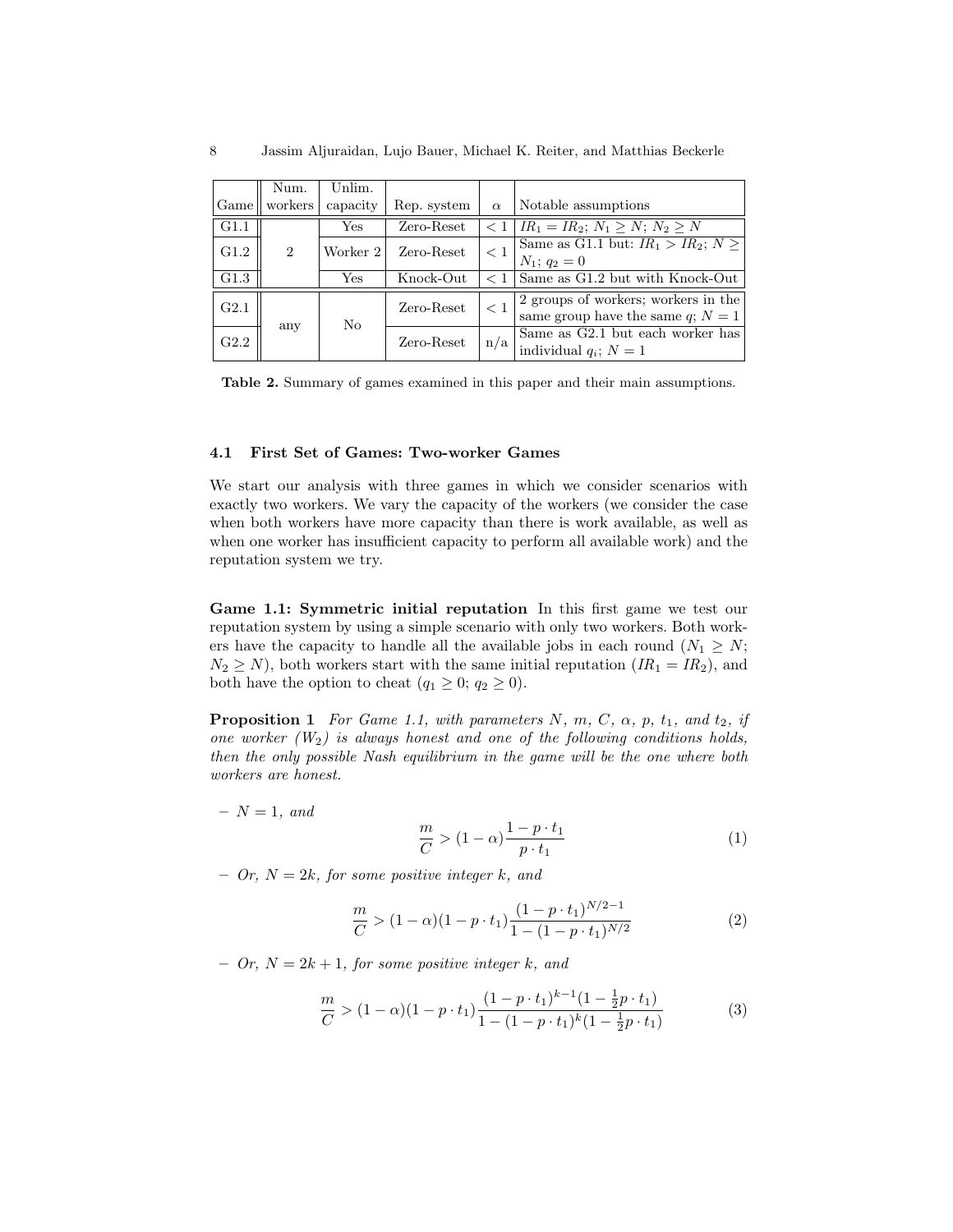

Fig. 1. The safe region for the case of  $N = 1$  in Game 1.1.

Discussion The introduction of a reputation system leads to a clear benefit: as long as one worker  $(W_2)$  is honest and one of the conditions in Prop. 1 holds, the other worker  $(W_1)$  is forced to be honest too. Only the case where both workers decide to cheat stays unresolved for this game. In this case a repeating cycle of two stages takes place. Each cycle begins with both workers having equal reputations, and thus the jobs will be distributed equally (50%/50%). The first stage ends when one of the workers is detected cheating. In the second stage of a cycle the other worker will get all the jobs  $(100\%/0\% \text{ or } 0\%/100\%)$ ; this stage lasts until this worker is detected cheating, which leads to an equal reputation of zero for both workers. The cycle repeats. This case results in a noncentral hypergeometric distribution for the job assignments, for which we have not yet found a closed-form solution. However, we will discuss the solution for the special case when  $N = 1$  within the discussion of Game 1.3.

In Fig. 1a we plot the *safe* region, i.e., where not cheating is the only equilibrium, in terms of detection probability when cheating  $(p \cdot t_1)$  and the markupto-cost ratio  $(m/C)$ , with the discount factor set to 0.95. We do the same in Fig. 1b, but this time we fix the value of the markup-to-cost ratio to  $m/C = 0.1$ .

From the figures we can see that if the detection probability, i.e., the product of  $p \cdot t_1$ , is very small, then condition in Prop. 1 will be invalid for reasonable values of the markup-to-cost ratio and the discount factor. For example, if  $p \cdot t_1 =$ 0.005, then even the slightly extreme values of 0.99 and 1 for the discount factor and the markup, respectively, will not result in a safe outsourcing. In addition, it seems that discount factor  $\alpha$  should be high enough, i.e., well above 0.90, for the the valid range of  $p \cdot t_1$  to be reasonable.

Let's imagine a company (outsourcer) wants to outsource scanning of incoming email attachments to a third party (worker). The results of this game show that, unless there is a large penalty or a high markup-to-cost ratio, a worker will have no incentive to be honest, because the probability of detection is very low in this case; an arbitrary email attachment has a very low chance of being mali-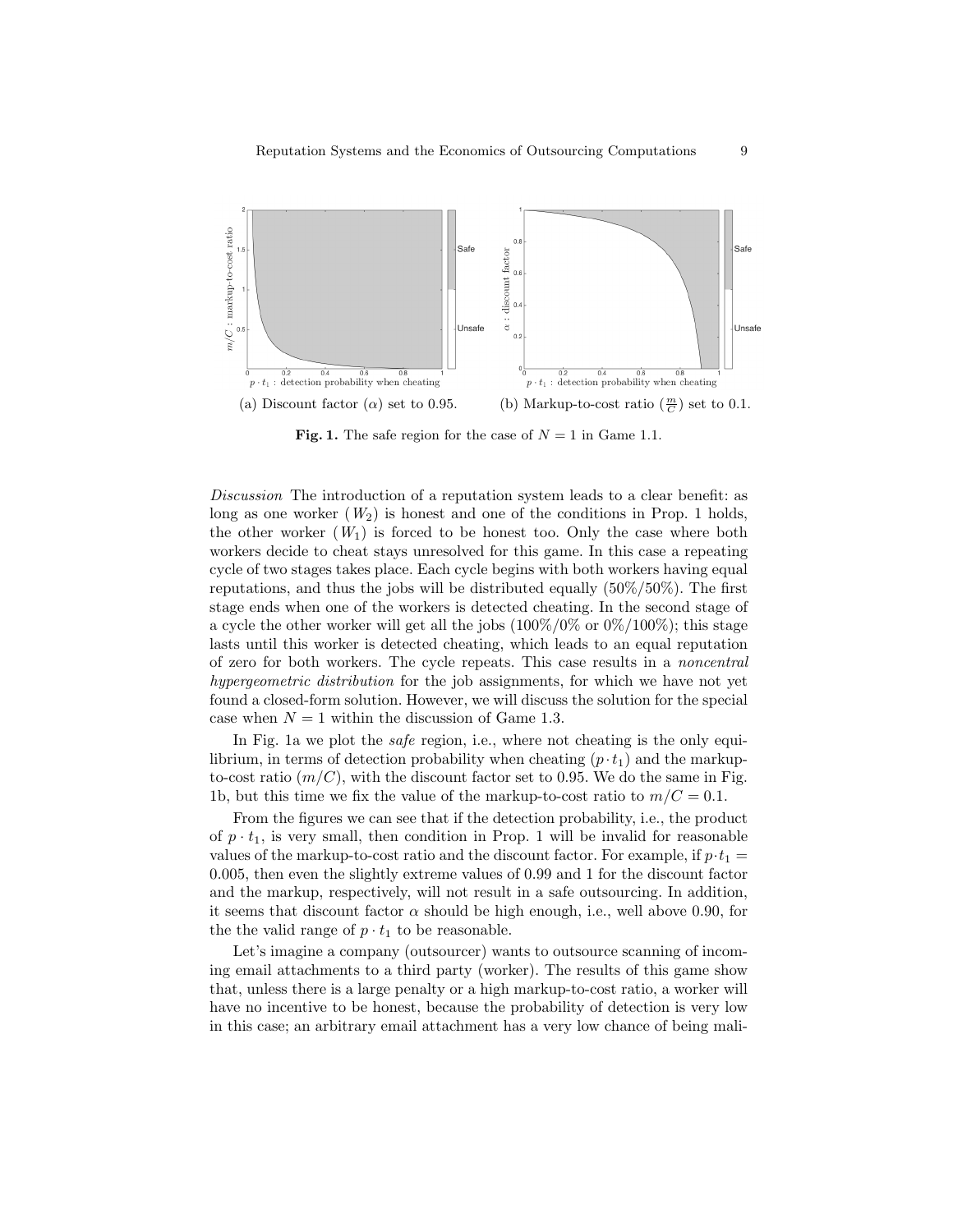cious <sup>9</sup> . However, actively increasing p, for example by sending known malicious files to the third party, can significantly improve the chances that a worker will have no incentive to cheat.

In the next game we investigate asymmetric initial reputation combined with limited capacity of a worker.

Game 1.2: One worker with higher initial reputation but limited capacity The assumption in game 1.1 that workers have equal initial reputation and unlimited capacity is a limitation that we remove in this game. We already considered the case when the initial reputations are equal, so we will assume that they are strictly different here.

Without loss of generality, we give  $W_1$  a higher initial reputation compared to  $W_2$ . In addition,  $W_1$ 's capacity is limited, i.e.,  $W_1$ 's capacity can always be saturated  $(N > N_1)$ . We also tested the setup where both workers have limited capacity but since the interesting parts of the results were similar to Game 1.1, we only describe the former case here. As in game 1.1, both workers have the option to cheat  $(q_1 \geq 0; q_2 \geq 0)$ .

**Proposition 2** For Game 1.2, with parameters m, C,  $\alpha$ , p,  $t_1$ , and  $N_1$ , if worker 2 is always honest and one of the following conditions holds, then the only possible Nash equilibrium in the game will be the one where worker 1 is also honest.

$$
- N_1 = 1, and
$$

$$
\frac{m}{C} > (1 - \alpha) \frac{1 - p \cdot t_1}{p \cdot t_1} \tag{4}
$$

 $- N_1 > 1, and$ 

$$
\frac{m}{C} > (1 - \alpha)(1 - p \cdot t_1) \frac{(1 - p \cdot t_1)^{N_1 - 1}}{1 - (1 - p \cdot t_1)^{N_1}}
$$
\n
$$
(5)
$$

Discussion This game shows that even with initially asymmetric ratings, the workers can still deter each other from cheating, if one of them is honest. Again the case where both workers decide to cheat was not resolved for the same reason as in Game 1.1. In fact, after both workers are detected cheating for the first time, they both will have a reputation of zero, which is almost exactly the situation in game 1.1. The only difference will be that  $W_2$  will always have a number of jobs assigned to her  $(N - N_1)$ , regardless of what happens in game because of the limited capacity of  $W_1$ . However, these job assignments won't affect the equilibrium, because they are fixed and won't change during the entire game, and won't affect the rest of the assignments.

In the next game we investigate how changing our reputation system to the second variant (Knock-Out) influences the results.

<sup>&</sup>lt;sup>9</sup> 2.3% and 3.9% in the second and third quarters of 2013, respectively, according to a Kaspersky Lab study (http://www.kaspersky.ca/internet-securitycenter/threats/spam-statistics-report-q2-2013)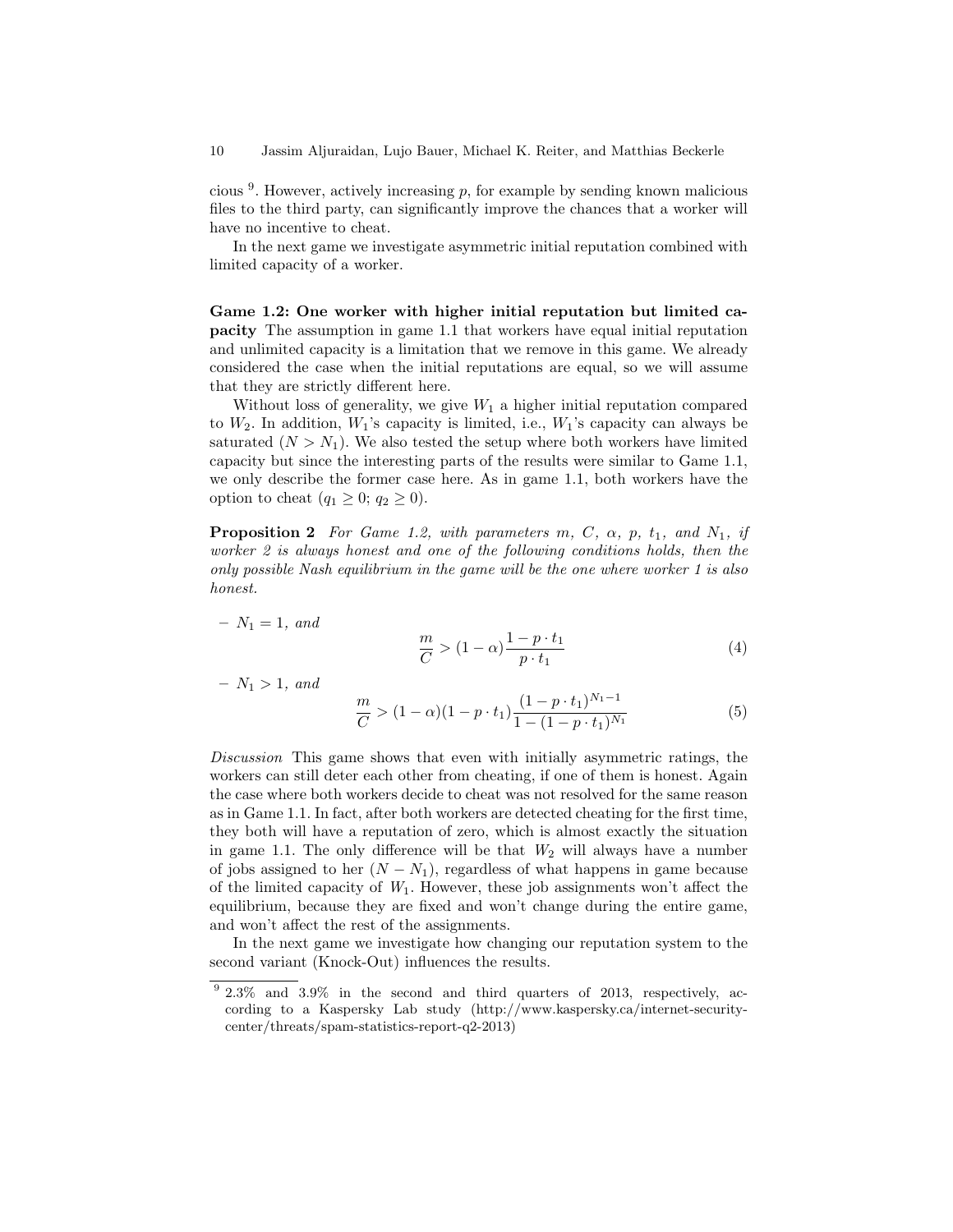Game 1.3: A Knock-Out reputation system In the third game we want to test the Knock-Out variant of our reputation system (see Sec. 3 for more details). The intuition is that the Knock-Out variant is more effective in deterring workers from cheating in comparison to the Zero-Reset variant tested in former games. This game is exactly like Game 1.1, except for the reputation system. In Game 1.1, we showed the result for both even and odd number of jobs. In this game we will only show the result for an even number of jobs, in adition to the case where there is only one job. As we saw in Game 1.1, the result for an odd number of jobs will be only slightly different.

**Proposition 3** For Game 1.3, with parameters m, C, p,  $t_1$ ,  $t_2$  and N, if the following condition holds, then the only possible Nash equilibrium in the game will be the one where both workers are honest.

Either  $N = 1$  or  $N = 2k$ , for some positive integer k, and for both workers, and for all possible values of  $q_1$  and  $q_2$ , the following holds  $(i = 1, 2)^{10}$ 

$$
\frac{\mathrm{d}f_i}{\mathrm{d}q_i} \cdot h_i < \frac{\mathrm{d}h_i}{\mathrm{d}q_i} \cdot f_i \tag{6}
$$

where

$$
f_i = u_i (1 - \beta_i) \left[ \beta_i (1 - \beta_j) [1 - \alpha (1 - \hat{\beta}_i)] + \beta_j [1 + \alpha - \alpha (2B + \hat{\beta}_i - 2\hat{\beta}_i \cdot B)] \right]
$$
  
\n
$$
h_i = (1 - B)(1 - \alpha \cdot B) [1 - \alpha (1 - \hat{\beta}_i)]
$$
  
\n
$$
B = (1 - \beta_1) (1 - \beta_2)
$$
  
\n
$$
\beta_i = \begin{cases} q_i \cdot p \cdot t_i & N = 1 \\ 1 - (1 - q \cdot p \cdot t_i)^{N/2} & N \text{ is even} \end{cases}
$$
  
\n
$$
\hat{\beta}_i = \begin{cases} \beta_i & N = 1 \\ 1 - (1 - q_i \cdot p \cdot t_i)^N & N \text{ is even} \end{cases}
$$
  
\n
$$
u_i = N(m + C \cdot \hat{q}_i)
$$
  
\n
$$
j = 3 - i
$$

Discussion The switch to the second variant of the reputation system did not change the general results from Game 1.1 for the case where at least one of the workers is honest. In essence, the fact that one worker is honest makes the effect of both reputations systems the same from the point of view of the other worker. Unfortunately, since we were not able to get a result for the case where both workers are dishonest and  $N > 1$  in Game 1.1 (and 1.2), we cannot compare it with the result of this game. However, we can compare the results for the case when  $N = 1$ .

Regarding the condition for the case of two dishonest workers, in Fig. 2a we plot the minimum required discount factor  $(\alpha)$  versus the probability of detection given a cheating worker for several values of the markup-to-cost ratio. We obtained the minimum values for  $\alpha$  using numerical minimization. Notice

<sup>&</sup>lt;sup>10</sup>  $\frac{dy}{dq_i}$  is the derivative of y with respect to  $q_i$ .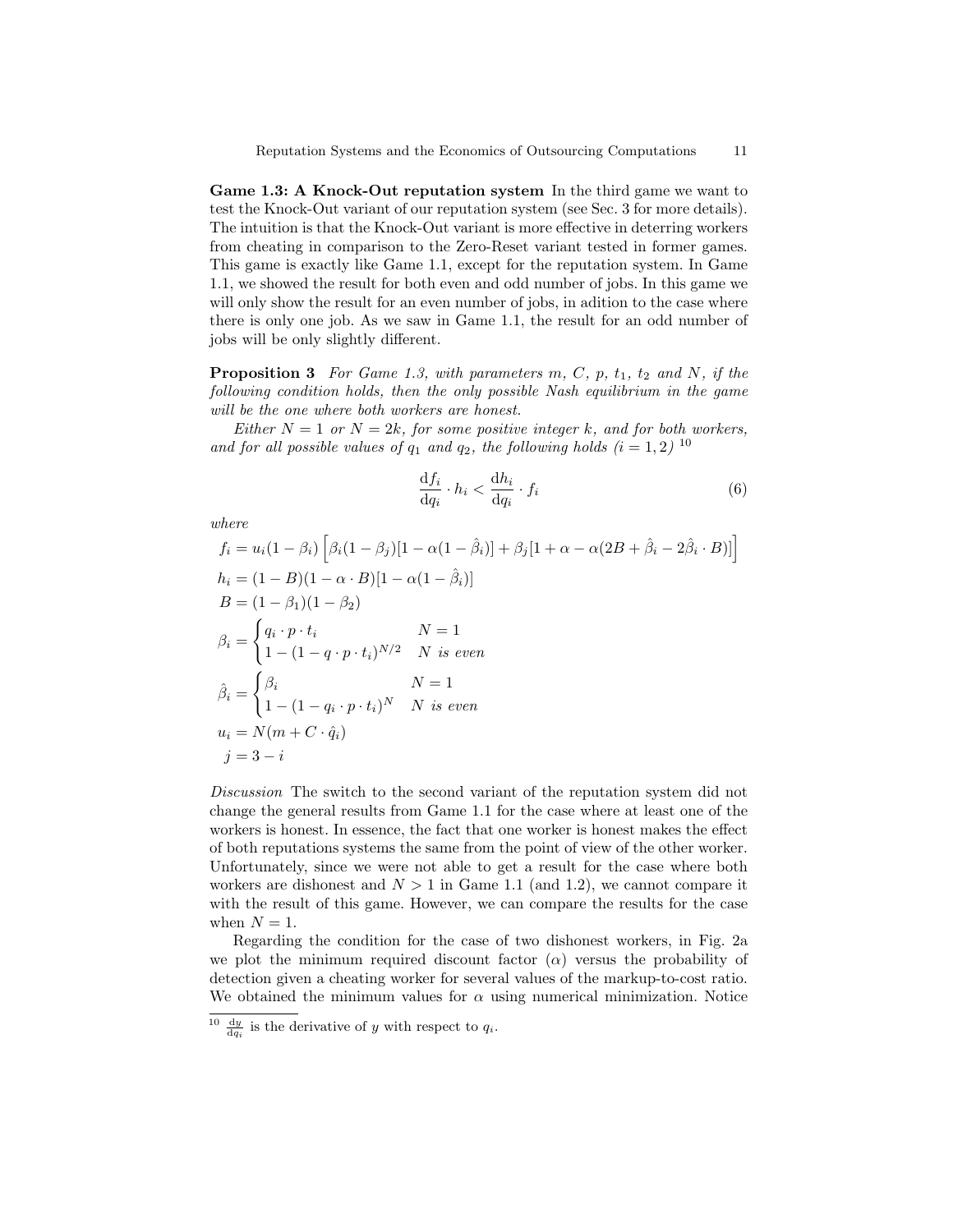

**Fig. 2.** The minimum discount factor vs  $p \cdot t_i$  (when  $N = 1$  and  $t_1 = t_2$ ). For example, at a markup-to-cost ratio of 0.2 and a detection probability (given cheating) of 0.8, the minimum discount factor needed in order to deter cheaters is 0.2 with the Knock-Out strategy and 0.7 with Zero-Reset.

that the required values for a discount factor are still quite high. Although we did not have a general solution for the same case in the Zero-Reset setting, we did find the solution for the special case of  $N = 1$ . Fig. 2b shows the results for that case. Comparing the two figures confirms the intuition that smaller values of  $\alpha$  are needed with the stricter Knock-Out system than with Zero-Reset.

#### 4.2 Second Set of Games: Many-worker Games

The previous games considered only two workers. In this section, we investigate games with more workers. To derive a closed form expression for the expected utility for each worker, we had to limit the number of available jobs per round to one, i.e.,  $N = 1$ . In the first game, we consider a special case, where the workers are split into two groups with a common cheating probability. In the second game, we relax this condition and allow every worker to chose her own cheating probability, but to retain our ability to calculate the expected utility, we will assume that the discount factor is not applied, i.e.,  $\alpha = 1$ .

Game 2.1 This is the first game where we test the reputation system where we allow more than two workers. The workers are divided into two groups. Each group will chose a cheating probability at the beginning, and adhere to it through out the game. The members of groups 1 and 2 will cheat with probabilities  $q_1$  and  $q_2$ , and their sizes are n and  $G-n$ , respectively. Where G is the total number of workers. In addition, we assume that  $N = 1$  and  $\alpha < 1$ . The reputation system will be Zero-Reset in this game.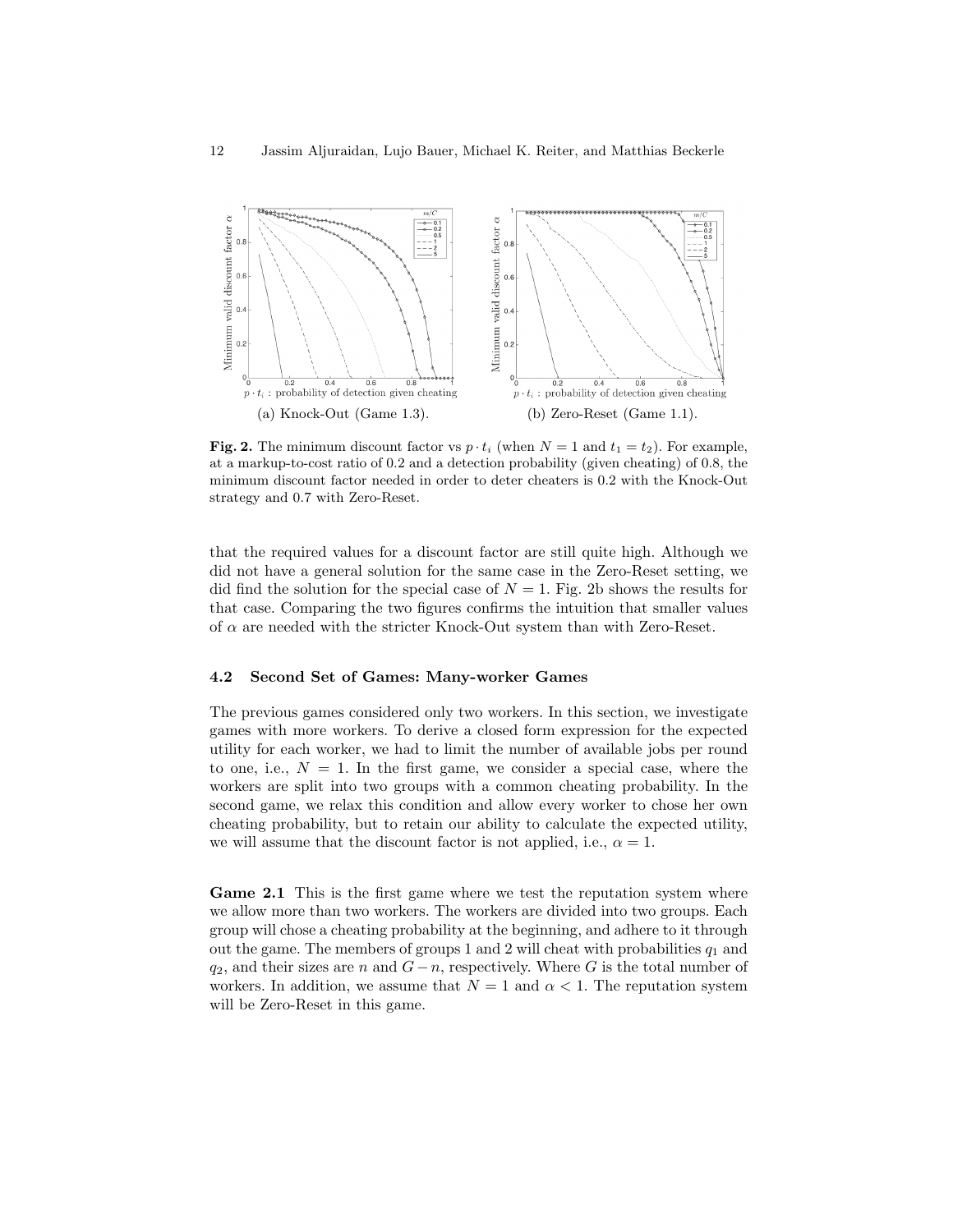**Proposition 4** In Game 2.1, with the parameters G, m, C,  $\alpha$ , p, and t (t<sub>1</sub> =  $t_2 = t$ ), and one of the following conditions hold, then the only possible Nash equilibrium in the game will be the one where both group of workers are honest. Also let  $e = \frac{m}{C}$ ,  $\gamma = \frac{1-\alpha}{\alpha}$ , and  $\omega = -e \cdot p \cdot t + 1 - p \cdot t$ .

– One group of workers (of size G − n) is honest and the following holds for the other group (of size  $n$ ):

$$
\frac{n}{G} < 1 - \frac{\gamma}{e}(1 - p \cdot t) + p \cdot t \tag{7}
$$

– Either  $\omega \leq 0$  or the following holds:

$$
\frac{\omega \cdot p \cdot t + \omega \cdot \gamma}{e \cdot p \cdot t + \omega \cdot p \cdot t} < \frac{n}{G} < \frac{e \cdot p \cdot t - \omega \cdot \gamma}{e \cdot p \cdot t + \omega \cdot p \cdot t} \tag{8}
$$



Fig. 3. The safe, unsafe, and possibly unsafe regions, w.r.t. group 1 size and the markup-to-cost ratio, when group 2 is always honest.  $(G = 100 \text{ and } \alpha = 0.95)$ 

Discussion The following equations are the precursor for condition (8) (refer to the proof in [1] for details).

$$
q_2 < F(n) = \frac{e}{\omega} \cdot \left(\frac{G-n}{n}\right) - \frac{\gamma}{p \cdot t} \cdot \frac{G}{n} \tag{9}
$$

$$
q_1 < F(G - n) = \frac{e}{\omega} \cdot \left(\frac{n}{G - n}\right) - \frac{\gamma}{p \cdot t} \cdot \frac{G}{G - n} \tag{10}
$$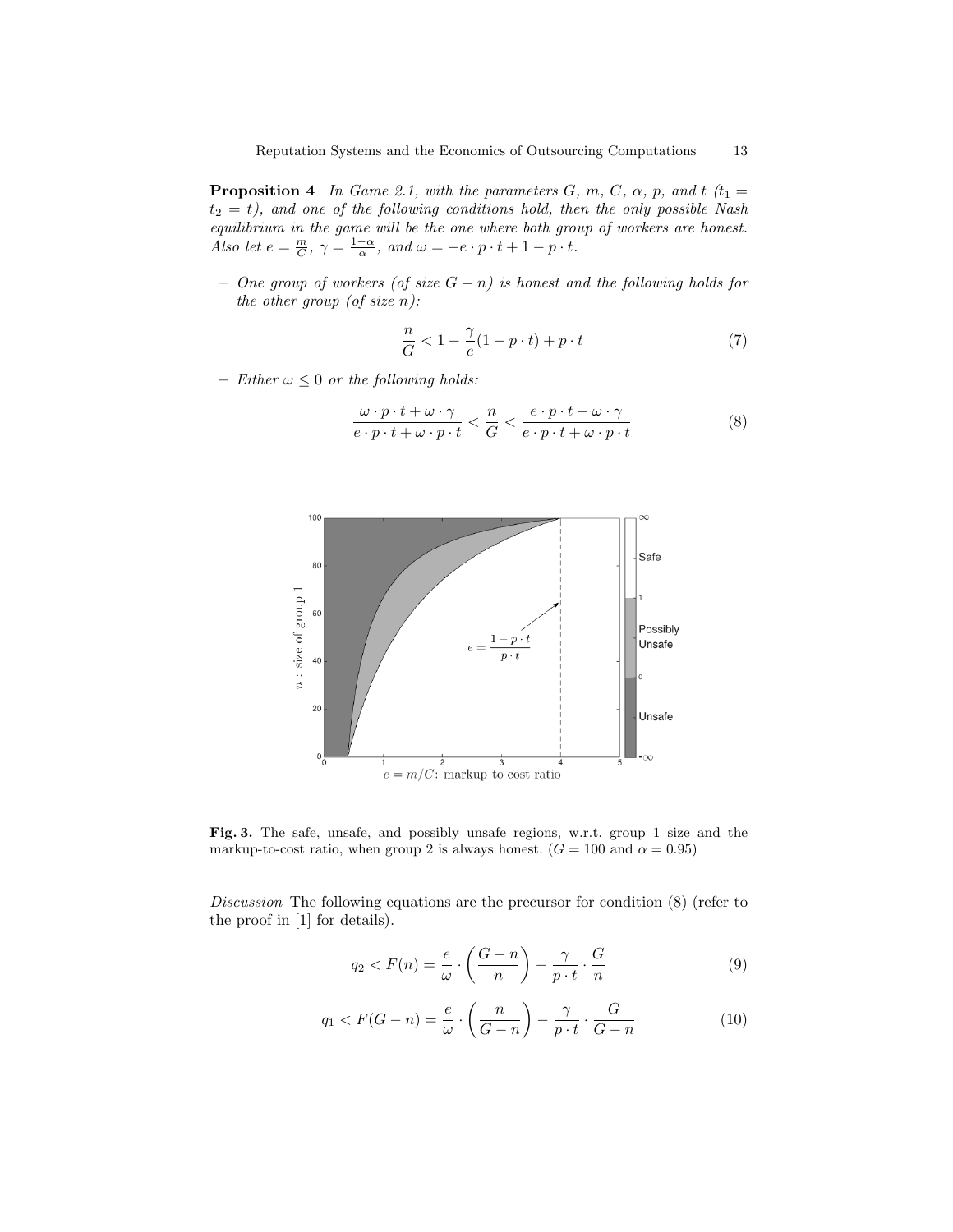#### 14 Jassim Aljuraidan, Lujo Bauer, Michael K. Reiter, and Matthias Beckerle

To understand the behavior of  $F(n)$  we will use the plot in Fig. 3. The value of the discount factor  $(\alpha)$  is chosen to be 0.9, because, as we saw earlier, values below 0.9 for  $\alpha$  will render the game too biased toward cheating in games with many (or infinite) number of rounds. In addition, we will choose the detection probability to be 0.2, i.e.,  $p \cdot q = 0.2$ , which will result in  $\omega = 0$  at  $e = 4$ .

There are three regions in this plot (Fig. 3). The first region, colored in dark grey, covers the range of values of n and e where  $F(n) < 0$ . This is the unsafe region; since  $F(n) < 0$ , then there is no valid nonzero value for  $q_2$   $(0 < q_2 \le 1)$ that will cause (9) to be always true, i.e.,  $\frac{dE[u_1]}{dq_1} > 0$ . In other words, group 1 workers will have the incentive to always cheat, since more cheating will result in an increased utility. In this case, equilibrium is only possible when group 1 always cheats.

The second region, colored in white, represent the range of values where  $F(n) > 1$ . This is the safe region where, regardless of the value of  $q_2$ , the utility of group 1 workers will *decrease* when  $q_1$  is increased, which will incentivize them not to cheat. In the safe region, equilibrium is only possible when group 1 is honest. In the grey region  $(0 \leq F(n) \leq 1)$  whether group 1's incentive is to cheat or not depends on  $q_2$ , which makes it possibly unsafe.

Ideally we want to control the parameters of the game to be always in the safe region to guarantee that the (untrusted) workers in group 1 have no incentive to cheat. However, this does not say anything about group 2 workers. This is fine if we either think that group 1 is trustworthy enough, or somehow can ensure their honesty. It can be seen in Fig. 3 that even at the relatively high markup-to-cost ratio of 1, we need the untrusted group size to be less than 50%.

An interesting scenario to consider is when we do not have any guarantees of honesty about both groups. Can we still achieve similar results that guarantee that they have no incentive to cheat? For such guarantees we need both (9) and (10) to hold, i.e., we need to be in the safe region of both  $F(n)$  and  $F(G - n)$ . Figure 4 shows the intersection of both regions. Note that the conditions in Prop. 4 correspond to this intersection. It can be seen from the plot that a very high markup-to-cost ratio is needed to have reasonable guarantees that there is no incentive to cheat for both groups (at  $\alpha = 0.95$  and  $p \cdot t = 1$  nonetheless). Intuitively, this means that the outsourcer needs to promise to pay the workers enough to ensure that they value their future transactions more than the potential gains of cheating. Moreover, in order to have these guarantees, the relative sizes of the two groups need to be balanced. In this case, if the size of one of the groups is less than one fourth the size of the other group  $(< 20\%$  of the total), then the guarantees cannot hold. In addition, the lower the markup-to-cost ratio, the more balanced these groups need to be. The same applies to  $\alpha$ : with lower values for  $\alpha$ , more balanced groups are required in order for them to deter each other from cheating.

Game 2.2 In the previous games we divided the workers into two groups, where each group shares a common cheating probability. In this game, each worker is allowed to chose her own cheating probability. In addition, we consider the case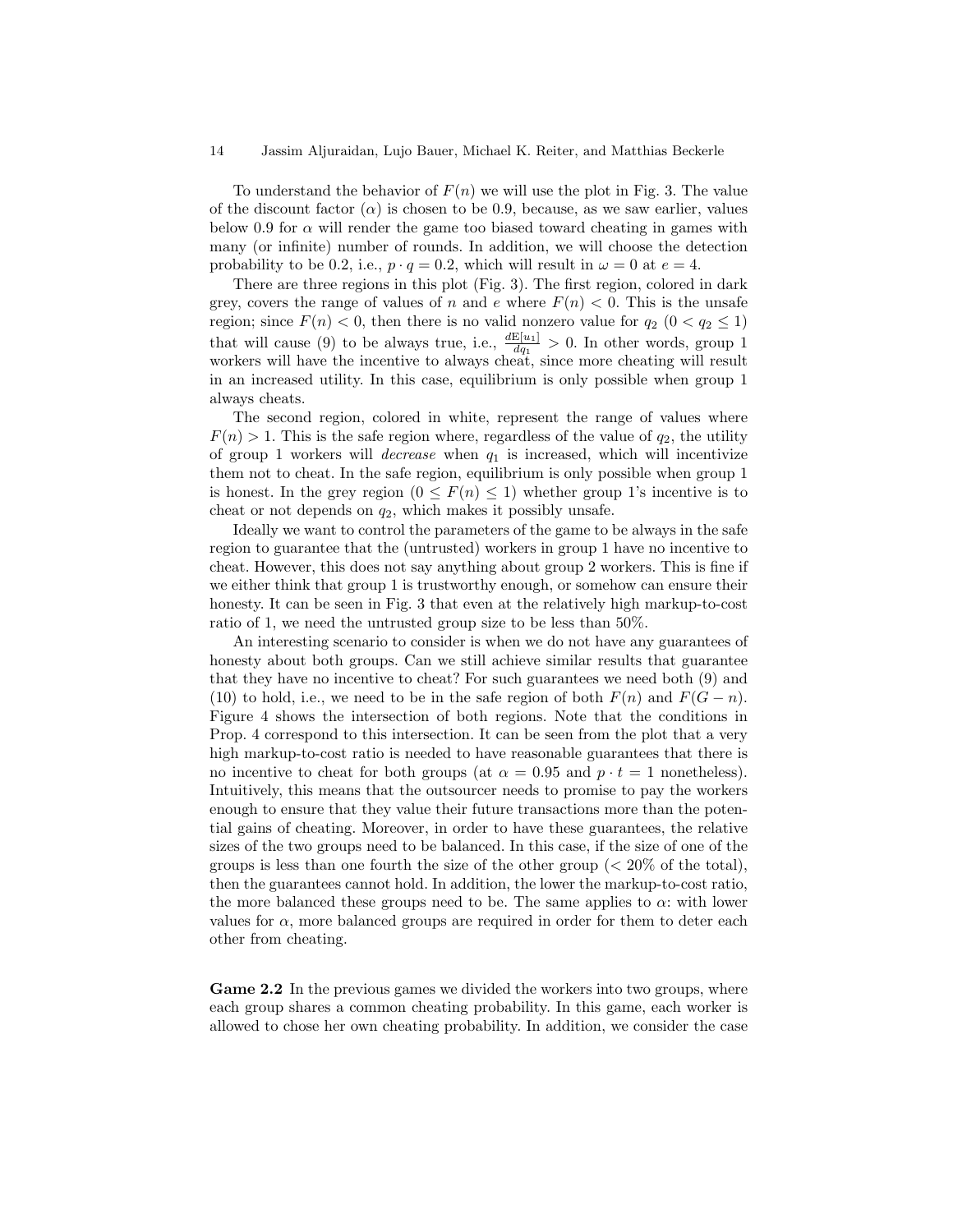

Fig. 4. The safe region, w.r.t. group size and markup-to-cost ratio, when both groups are not assumed to be honest.  $(G = 100 \text{ and } \alpha = 0.95)$ 

were there is no discount factor (i.e.,  $\alpha = 1$ ). Since in this case it is not possible to find a Nash equilibrium considering the total utility, due to the infinite number of rounds, we analyze the expected utility per round. In addition to having no discount factor, we also restrict the number of jobs per round to one, otherwise finding an equilibrium will be too complex of a problem, probably without a closed form solution for the expected utility.

**Proposition 5** In Game 2.2, with parameters G, m, C, p, and  $t_i$ , for  $i =$  $1, \ldots, G$ , if the condition below holds for at least one worker then the only equilibrium (as defined above) will be the one where every player is honest.

$$
\frac{C}{m} \cdot \frac{1-p \cdot t_i}{p \cdot t_i} - 1 < \frac{1}{p} \cdot \sum_{j \in [1, G], j \neq i} \frac{1}{t_j} \tag{11}
$$

Discussion Due to the lack of discounting  $(\alpha = 1)$  we cannot directly compare the result here with the conditions in previous games. However, the same basic observations are true here. That is, we need a high enough markup-to-cost ratio and a reasonably high detection probability, i.e.,  $p \cdot t_i$ . Of note here is that the sum  $\sum_{j\in[1,G],j\neq i}\frac{1}{t_j}$  has a minimum value of  $G-1$ , which means that the more workers we have available, the easier it is to incentivize the workers to be honest. Another observation, which might not be obvious, is that because we only need to incentivize one worker to be honest to force the others to also be honest, it actually makes sense to test those other workers less frequently. This is true because the more frequently we test the other workers, the more utility they will gain (from cheating) at the expense of the cheating utility of this one worker we are trying to incentivize.

## 5 Conclusion

In this paper we explored several games that model the outsourcing of computation and the long-term interaction between the outsourcer and the workers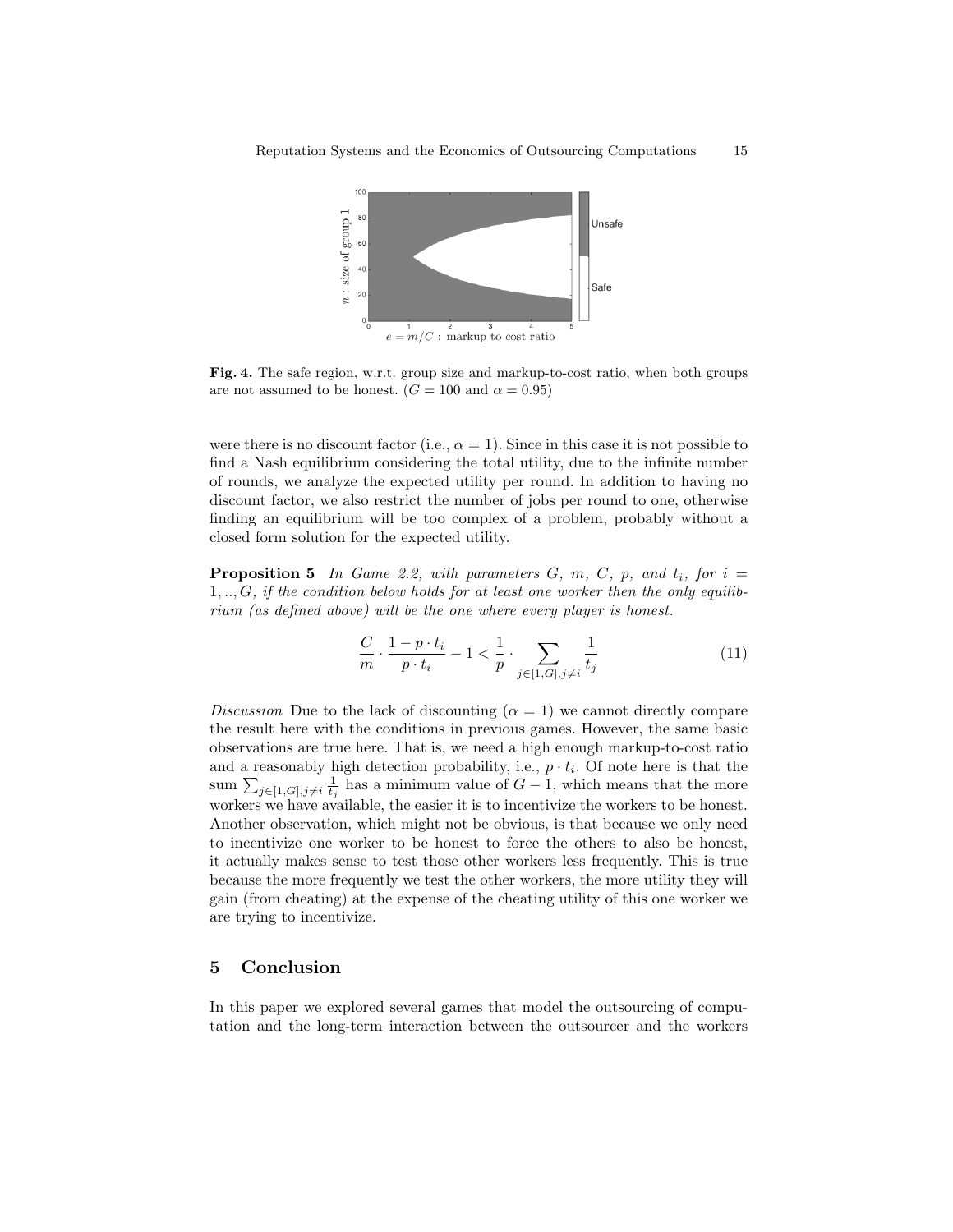using models with infinite number of rounds. Instead of using penalties to deter workers from cheating, we used a reputation system and the potential loss of future work as way to incentivize workers to not cheat. Such a reputation system could not have been modeled with a one- or two-round game, or even (stateless) repeated games. While we have not utilized penalties in our games, a natural direction of future work is to formulate and analyze games where penalties are used in conjuction with reputations to ensure worker honesty.

We demonstrated that if specified conditions are met, then workers are compelled to behave honestly in our models. Moreover, these conditions enable us to calculate parameter settings that suffice to compel worker honesty. For example, these conditions enable us to calculate the outsourcer's detection probability  $(p \cdot t_i)$  that suffices to compel workers, from which we can then adjust p and/or  $t_i$  to ensure that this detection probability is met. Doing so is important for scenarios where the *a priori* probability  $p$  of detecting the worker cheating (when checked) is low, e.g., because the distribution over honest worker responses is so biased that a cheating worker can guess the correct response with high probability without performing the computation (e.g., guessing that an email attachment is benign, without actually checking it). In such cases, our conditions provide guidelines for increasing the testing rate  $t_i$  or the detection probability  $p$  when response are checked (e.g., by sending a larger fraction of malicious attachments for checking) to ensure worker honesty.

## Acknowledgments

This work was supported in part by NSF grant 1330599 and by the Army Research Laboratory under Cooperative Agreement Number W911NF-13-2-0045 (ARL Cyber Security CRA). The views and conclusions contained in this document are those of the authors and should not be interpreted as representing the official policies, either expressed or implied, of the Army Research Laboratory or the U.S. Government. The U.S. Government is authorized to reproduce and distribute reprints for Government purposes notwithstanding any copyright notation here on.

## References

- 1. Aljuraidan, J., Bauer, L., Reiter, M.K., Beckerle, M.: Introducing reputation systems to the economics of outsourcing computations to rational workers. Tech. Rep. CMU-CyLab-16-001, Carnegie Mellon University (Jan 2016)
- 2. Anati, I., Gueron, S., Johnson, S., Scarlat, V.: Innovative technology for CPU based attestation and sealing. In: Workshop on Hardware and Architectural Support for Security and Privacy (2013)
- 3. Awerbuch, B., Kutten, S., Peleg, D.: Competitive distributed job scheduling (extended abstract). In: 24th ACM Symposium on Theory of Computing. pp. 571–580 (1992)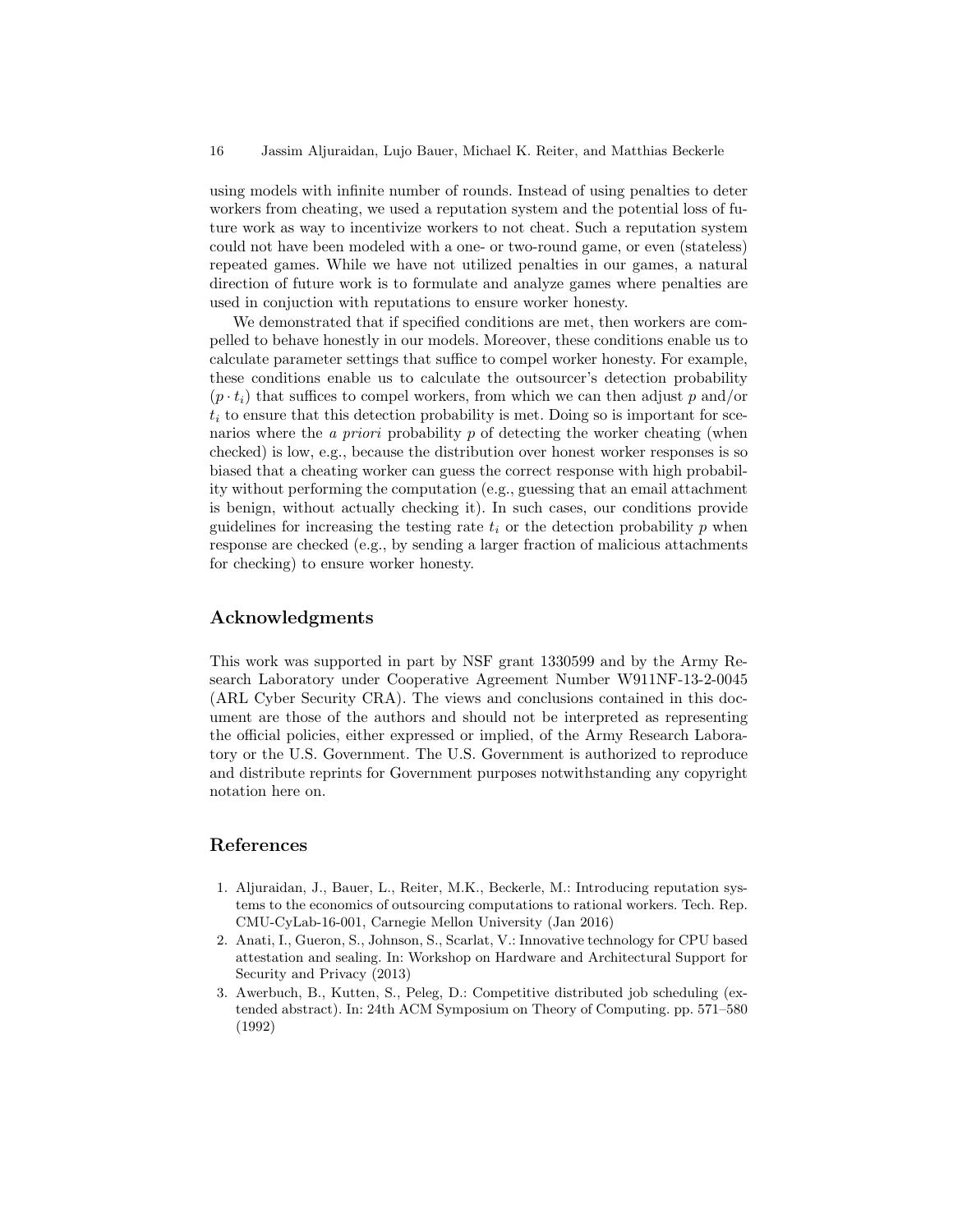- 4. Belenkiy, M., Chase, M., Erway, C.C., Jannotti, J., Küpçü, A., Lysyanskaya, A.: Incentivizing outsourced computation. In: Proceedings of the 3rd International Workshop on Economics of Networked Systems. NetEcon '08 (2008)
- 5. Briggs, III, H.: Optimal cartel trigger strategies and the number of firms. Review of Industrial Organization 11(4), 551–561 (1996)
- 6. Commerce, B.E., Jsang, A., Ismail, R.: The beta reputation system. In: 15th Bled Electronic Commerce Conference (2002)
- 7. Friedman, J.W.: A non-cooperative equilibrium for supergames. The Review of Economic Studies 38(1), pp. 1–12 (1971)
- 8. Goldwasser, S., Kalai, Y.T., Rothblum, G.N.: Delegating computation: Interactive proofs for muggles. In: 40th ACM Symposium on Theory of Computing (May 2008)
- 9. Hoekstra, M., Lal, R., Pappachan, P., Rozas, C., Phegade, V., del Cuvillo, J.: Using innovative instructions to create trustworthy software solutions. In: Workshop on Hardware and Architectural Support for Security and Privacy (2013)
- 10. Ishai, Y., Kushilevitz, E., Ostrovsky, R.: Efficient arguments without short PCPs. In: 22nd IEEE Conference on Computational Complexity (Jun 2007)
- 11. Jøsang, A., Ismail, R., Boyd, C.: A survey of trust and reputation systems for online service provision. Decision support systems 43(2), 618–644 (2007)
- 12. Kerr, R., Cohen, R.: Smart cheaters do prosper: Defeating trust and reputation systems. pp. 993–1000. AAMAS '09 (2009)
- 13. Krugman, P.R.: Trigger strategies and price dynamics in equity and foreign exchange markets. Tech. Rep. 2459, National Bureau of Economic Research (1987)
- 14. Mckeen, F., Alexandrovich, I., Berenzon, A., Rozas, C., Shafi, H., Shanbhogue, V., Savagaonkar, U.: Innovative instructions and software model for isolated execution. In: Workshop on Hardware and Architectural Support for Security and Privacy (2013)
- 15. Nojoumian, M., Lethbridge, T.: A new approach for the trust calculation in social networks. In: Filipe, J., Obaidat, M. (eds.) E-Business and Telecommunication Networks, pp. 64–77 (2008)
- 16. Nojoumian, M., Stinson, D.: Socio-rational secret sharing as a new direction in rational cryptography. In: Grossklags, J., Walrand, J. (eds.) Decision and Game Theory for Security, pp. 18–37 (2012)
- 17. Penmatsa, S.: Game Theory Based Job Allocation/Load Balancing in Distributed Systems with Applications to Grid Computing. Ph.D. thesis, The University of Texas at San Antonio (2007)
- 18. Pham, V., Khouzani, M., Cid, C.: Optimal contracts for outsourced computation. In: Poovendran, R., Saad, W. (eds.) Decision and Game Theory for Security. LNCS (2014)
- 19. Porter, R.H.: Optimal cartel trigger price strategies. Journal of Economic Theory 29(2), 313–338 (1983)
- 20. Schuster, F., Costa, M., Fournet, C., Gkantsidis, C., Peinado, M., Mainar-Ruiz, G., Russinovich, M.: VC3: Trustworthy data analytics in the cloud using SGX. In: 36th IEEE Symposium on Security and Privacy (May 2015)
- 21. Teacy, W., Patel, J., Jennings, N., Luck, M.: Travos: Trust and reputation in the context of inaccurate information sources. Autonomous Agents and Multi-Agent Systems 12(2), 183–198 (2006)
- 22. Tran, T., Cohen, R.: Improving user satisfaction in agent-based electronic marketplaces by reputation modelling and adjustable product quality. pp. 828–835. AAMAS '04 (2004)
- 23. Trusted Computing Group: Trusted platform module main specification, version 1.2, revision 103 (2007)